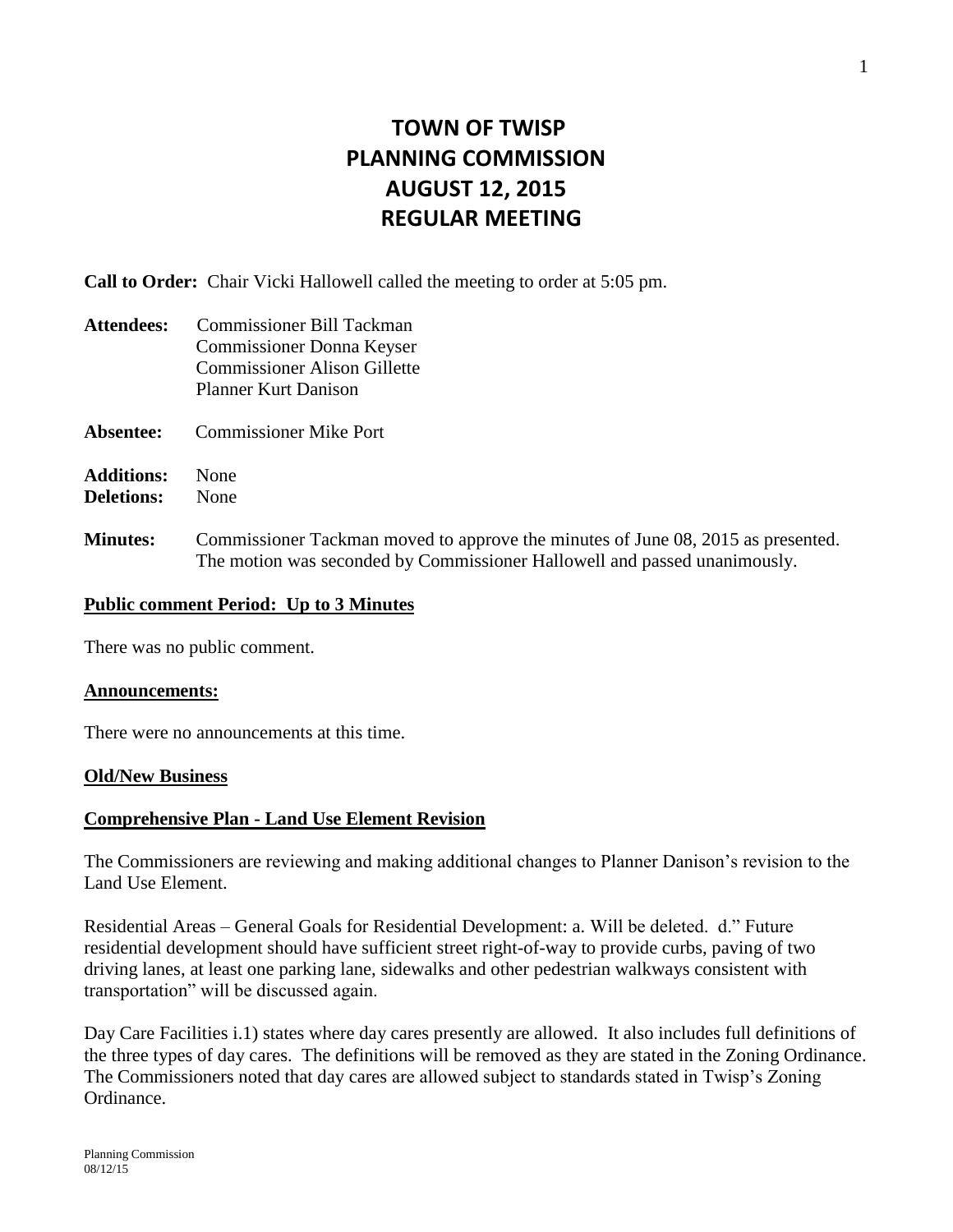Specific Residential Designations for Land Use Plan – Multi-Family Residential (R-3): The 5,000 ft. sq. lot size per single family dwelling will be included in the R-3 section.

Specific goals for multi-family residential development encourage a mixture of housing types, provide flexibility in land use regulations which allows for the development of all types of residential uses with varying densities, and allow family and mini day care facilities outright in these areas.

Commercial Areas - Central Business District (CBD**):** Was corrected to read: The central business district is the commercial center of Twisp. This district is bound on the east by Lincoln Street, south of Twisp Avenue, east of Johnson Street and north of the Glover Street and SR 20 intersection.

North Commercial Area (NCA): Was corrected to read: This area, bound on the north approximately by Hagerman Street, on the west by the northwest residential area, on the south by the Twisp River and on the east by the Methow River.

South Commercial Area (SCA): Was corrected to read: This area, bound on the west by the Methow River, on the north by the mill site which is designate for commercial riverfront and industrial use, on the south by the southeast residential area and on the east by industrial uses and the corporate limits.

General Goals for Commercial Development: b. "Businesses should provide ample and convenient offstreet parking located in such as manner as to be architecturally pleasing and still accommodate the shopper. All new construction should provide off-street parking" will be reviewed again. c. Was changed to read, "Day Care Facilities should be permitted uses in commercial designed areas".

Downtown Commercial Designation (C-1): Intent: The C-1 designation is intended for the central business district (CBD). Encompassing SR 20, Glover and Lincoln Streets between the Twisp River on the North and the intersection of Glover and SR 20.

Permitted uses in this area should include most types of retail, office services and tourists type enterprise such as restaurants, galleries, theaters**, and tourist accommodations**. Existing single family homes in this district should remain and living accommodations for businesses will be allowed.

Office/Tourist Commercial Designation (C-2): Intent: C-2 Designation is intended to be applied to areas outside of the downtown business area for uses that do not generate large volumes of traffic or traffic circulation and turning patterns that would disrupt the smooth flow of traffic on adjacent arterial streets or SR 20.

The C-2 designation and volumes of traffic will be discussed again while reviewing the Transportation Element.

This designation includes the area north of **the Central Business District**.